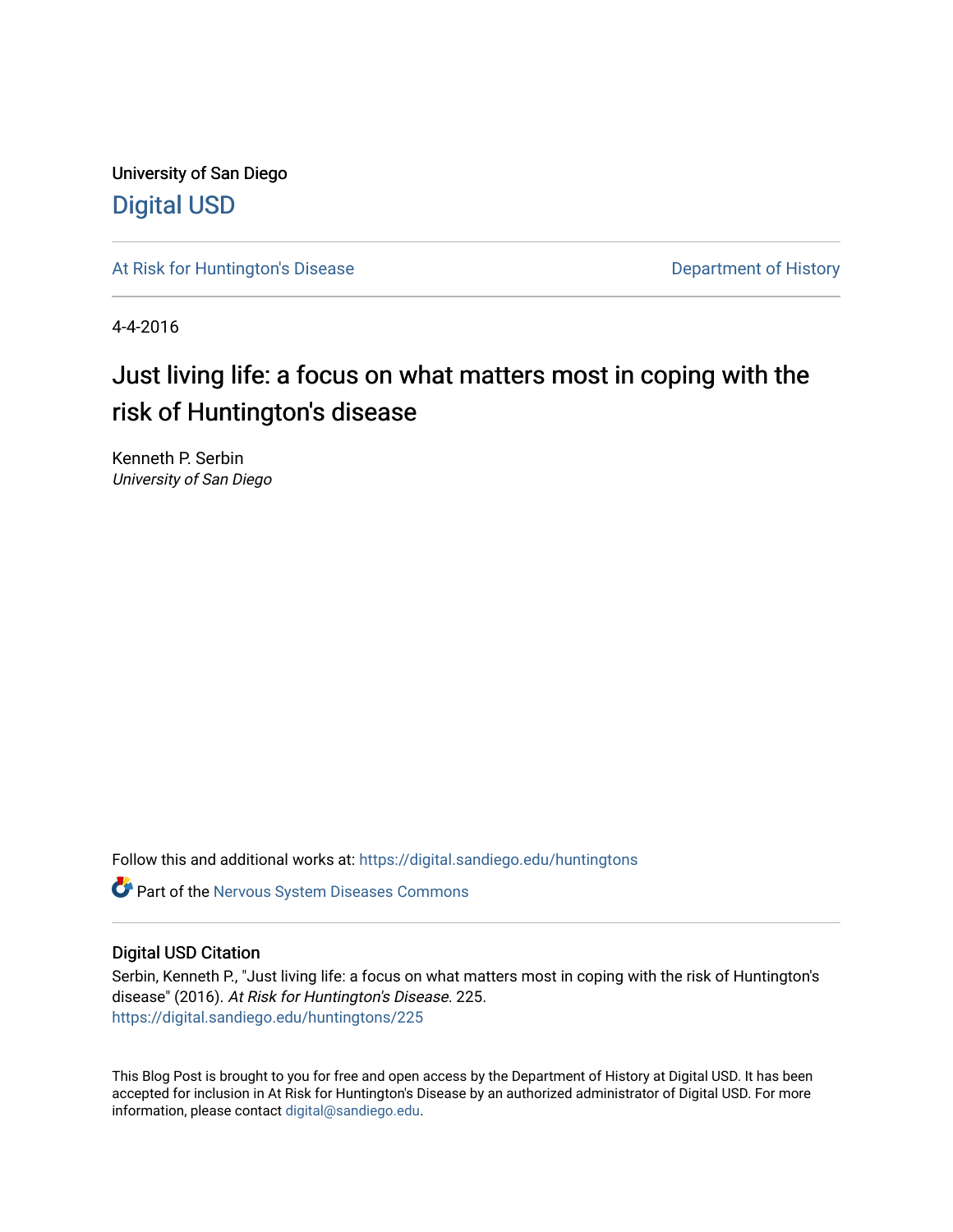### More **[Create Blog](https://www.blogger.com/home#create) [Sign In](https://www.blogger.com/)**

# [At Risk for Huntington's Disease](http://curehd.blogspot.com/)

*HD is a genetically caused brain disorder that causes uncontrollable bodily movements and robs people's ability to walk, talk, eat, and think. The final result is a slow, ugly death. Children of parents with HD have a 50-50 chance of inheriting the disease. There is no cure or treatment.*

# Blog Archive

- $\blacktriangleright$  [2021](http://curehd.blogspot.com/2021/) (12)
- $2020(16)$  $2020(16)$
- $2019(19)$  $2019(19)$
- $\blacktriangleright$  [2018](http://curehd.blogspot.com/2018/) (16)
- $2017(14)$  $2017(14)$
- $2016(13)$  $2016(13)$
- [►](javascript:void(0)) [November](http://curehd.blogspot.com/2016/11/) (2)
- [►](javascript:void(0)) [October](http://curehd.blogspot.com/2016/10/) (1)
- [►](javascript:void(0)) [September](http://curehd.blogspot.com/2016/09/) (1)
- $\blacktriangleright$  [May](http://curehd.blogspot.com/2016/05/) (2)
- $\nabla$  [April](http://curehd.blogspot.com/2016/04/) (2)

From sheepish to selfassured in the fight [against...](http://curehd.blogspot.com/2016/04/from-sheepish-to-self-assured-in-fight.html) Just living life: a focus on what [matters](http://curehd.blogspot.com/2016/04/just-living-life-focus-on-what-matters.html) most in ...

- $\blacktriangleright$  [March](http://curehd.blogspot.com/2016/03/) (1)
- $\blacktriangleright$  [February](http://curehd.blogspot.com/2016/02/) (2)
- $\blacktriangleright$  [January](http://curehd.blogspot.com/2016/01/) (2)
- $2015(24)$  $2015(24)$
- $2014(24)$  $2014(24)$
- $-2013(30)$  $-2013(30)$  $-2013(30)$
- $\blacktriangleright$  [2012](http://curehd.blogspot.com/2012/) (26)
- $\blacktriangleright$  [2011](http://curehd.blogspot.com/2011/) (33)
- [►](javascript:void(0)) [2010](http://curehd.blogspot.com/2010/) (26)
- $\blacktriangleright$  [2009](http://curehd.blogspot.com/2009/) (21)
- $-2008(7)$  $-2008(7)$  $-2008(7)$
- $\blacktriangleright$  [2007](http://curehd.blogspot.com/2007/) $(7)$
- $\blacktriangleright$  [2006](http://curehd.blogspot.com/2006/) (4)
- $\blacktriangleright$  [2005](http://curehd.blogspot.com/2005/) (17)

# About Me **GENE [VERITAS](https://www.blogger.com/profile/10911736205741688185)**

View my [complete](https://www.blogger.com/profile/10911736205741688185) profile

# HD Links

[Huntington's](http://www.hdsa.org/) Disease Society of America [International](http://www.huntington-assoc.com/) Huntington **Association** 

#### MONDAY, APRIL 04, 2016

# Just living life: a focus on what matters most in coping with the risk of Huntington's disease

As a carrier of the Huntington's disease gene who's reached the age of 56 without apparent HD symptoms, I believe that the emotional release associated with this blog – sharing my fears, hopes, and advocacy – has helped me stave off the inevitable onset of the disorder.

Ideally, I'd like to write in this blog weekly.

However, I don't always have time, as evidenced by my taking nearly a month to post an update.

I regret the delay, because I have a growing list of critical developments in advocacy and research to report on, for example, the results of the 11th [Annual HD Therapeutics Conference, held in February.](http://www.curehd.blogspot.com/2016/02/chief-huntingtons-disease-drug-hunter.html)

However, like so many people in this harried world, I juggle multiple demands involving family, career, and community.

Beyond that, those of us in the HD movement (and in other disease communities) have the added responsibility of caregiving, multiple forms of advocacy, and/or living with the disease or its threat.

Ever more conscious of life's brevity and my good fortune in remaining asymptomatic, I've been focusing on what matters most.

#### **Being there for the family**

One of my deepest fears about HD concerns losing the ability to support my family. Having seen my mother decline terribly because of HD, I long worried that I would become a financial and medical burden for my wife Regina and daughter Bianca, or, worse, that I might not see Bianca graduate from high school.

In my current stable health, I devote time and energy to helping Bianca transition from teenager to young adult.

A few weeks ago, I acquired a third family car so Bianca can drive my "old" Nissan Altima when she gets her license. While we're fortunate to afford an extra car, it's no luxury; it will allow her to drive to school, freeing Regina and me each from several hours of driving weekly. We also recognize that having a car is a rite of passage in America, especially in the auto-oriented culture of Southern California.

Once again, HD factored into our family decision-making: seeking to economize and plan prudently, we bought a used 2013 Honda Accord in good enough condition that, as Regina put it, could last me until retirement.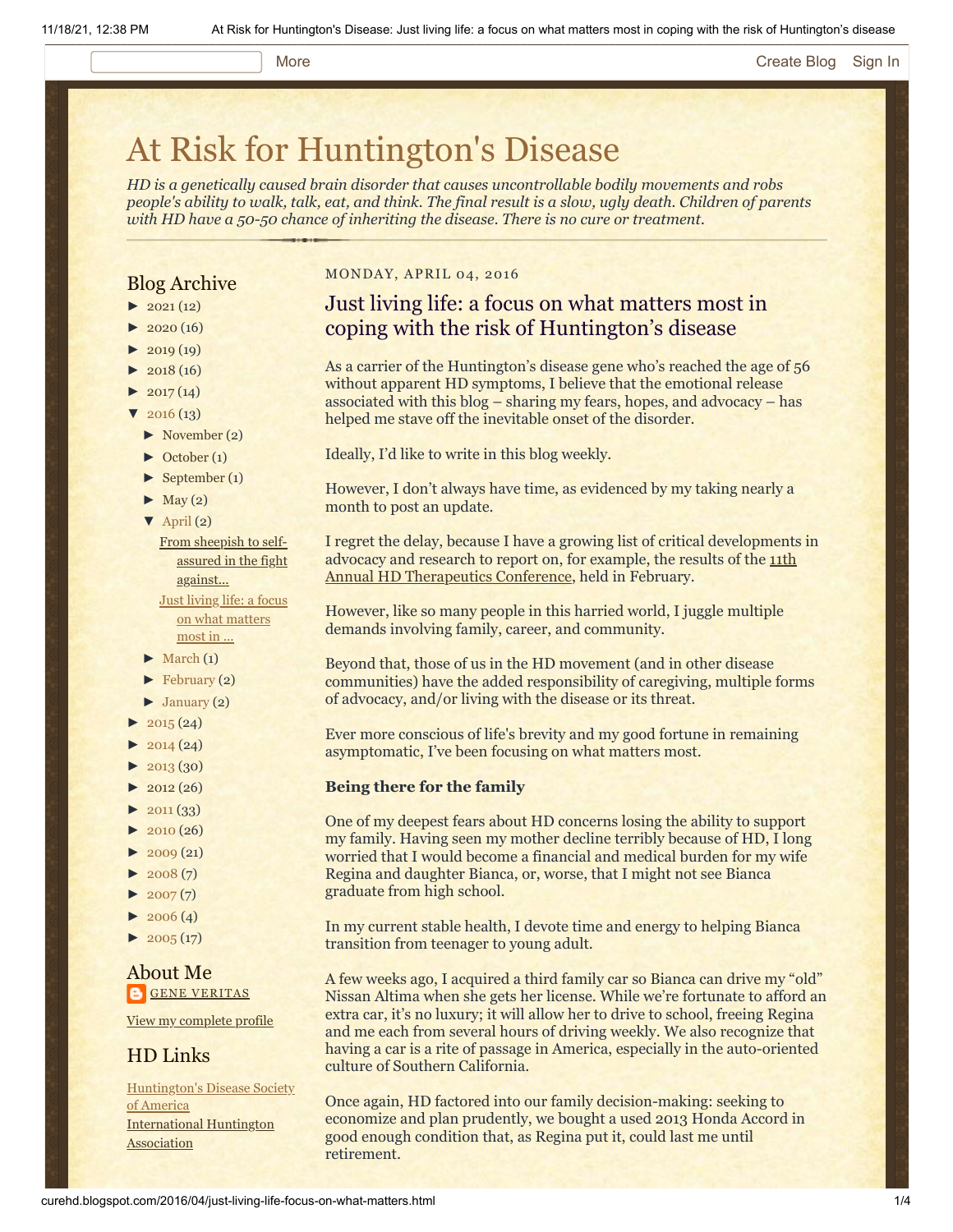11/18/21, 12:38 PM At Risk for Huntington's Disease: Just living life: a focus on what matters most in coping with the risk of Huntington's disease

[Huntington's](http://hddrugworks.org/) Disease Drug **Works** [Huntington's](http://www.hdlighthouse.org/) Disease **Lighthouse Hereditary Disease [Foundation](http://www.hdfoundation.org/)** [Huntington's](http://www.hdac.org/) Disease Advocacy Center Thomas [Cellini Huntington's](http://www.ourtchfoundation.org/) Foundation HDSA Orange County (CA) [Affiliate](http://www.hdsaoc.org/) HD Free with [PGD!](http://www.hdfreewithpgd.com/) [Stanford](http://www.stanford.edu/group/hopes/) HOPES Earth Source [CoQ10,](http://www.escoq10.com/) Inc.

# HD Blogs and Individuals

Chris Furbee: [Huntingtons](http://www.huntingtonsdance.org/) **Dance** Angela F.: Surviving [Huntington's?](http://survivinghuntingtons.blogspot.com/) Heather's [Huntington's](http://heatherdugdale.angelfire.com/) Disease Page

As my trusted mechanic put it, the four-cylinder Accord's engine is "God's gift to humanity" because of its reliability. As a teenager, I had always admired the Accord and daydreamed about owning one. Lately, I've come to detest driving because of the crazy Southern California traffic – I long for a mass-transit system like those in European cities – but the Accord has brought back some of the enjoyment.

## **Priority over the blog**

I had planned on buying a car only when Bianca received her license later in the year, but a major connection in my HD journey saved me the headache of shopping for one by alerting me to the availability of the lowmileage Accord.

Rob Millum, a friend whom I met while serving on the board of the San Diego Chapter of the [Huntington's Disease Society of America](http://www.hdsa.org/) (HDSA) and also a former member of the HDSA national board, works as a consultant for [Affinity Development Group](http://www.affinitydev.com/) and administers the [Costco Auto Program](http://www.costcoauto.com/).

Rob's a natural leader who cares about serving humanity. With his auto dealer's license he helps people save money on nearly new cars and [recreational vehicles. He doesn't need to work full-time but does so](http://www.autoandrvfinder.com/index.php) to help support the HD community and other causes.

Rob and I have had deep conversations about HD, this blog, and life in general. When I couldn't attend the 2011 HDSA convention to receive the [HDSA Person of the Year Award,](http://curehd.blogspot.com/2011/07/some-reflections-on-being-named-hdsa_08.html) Rob accepted the honor in my name.

## And Rob's a darn good car guy, too!



*At 2011 HDSA national convention, HDSA Chairman of the Board Don Barr (left), Rob Millum, and HDSA CEO Louise Vetter as Rob accepts HDSA Person of the Year Award for Kenneth P. Serbin (aka Gene Veritas) (photo by Ashley Miller).*

In 2010, Rob helped me purchase my 2011 Altima through Costco's nohassle program; his nephew was the salesman. I then parted with my 1999 Corolla, my so-called "DNA car," which had those highly symbolic letters on the license plate and which had carried me through many miles of HD advocacy [\(click here](http://curehd.blogspot.com/2011/01/memories-of-dna-car.html) to read more).

We had upgraded to the bigger, sturdier Altima for safety reasons. Now it will become Bianca's car.

Dealing with my credit union's loan department, figuring out the high-tech gadgetry of the Accord (the owner's manual is 595 pages long!), and other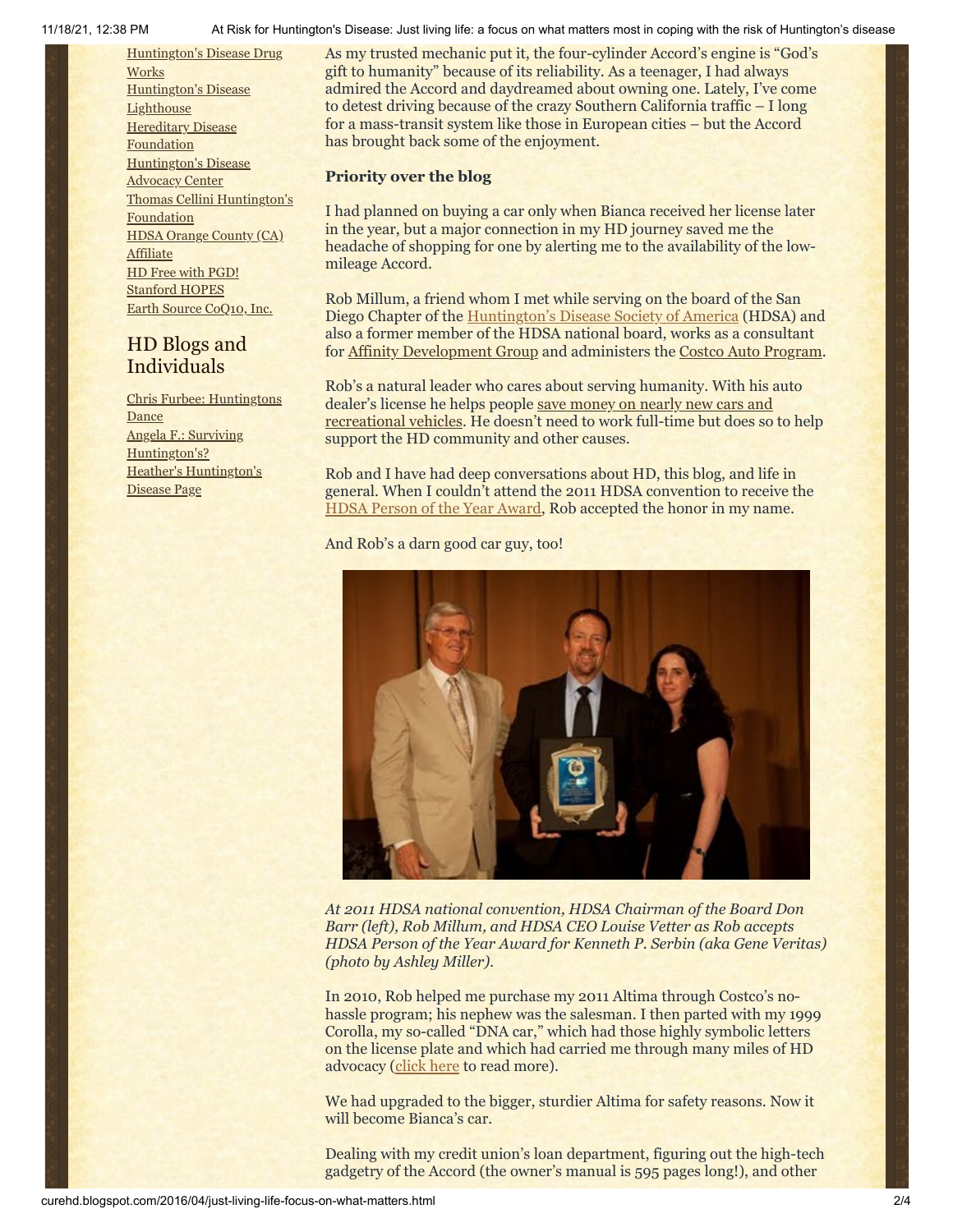11/18/21, 12:38 PM At Risk for Huntington's Disease: Just living life: a focus on what matters most in coping with the risk of Huntington's disease

details of the purchase took priority over this blog.

Other aspects of my HD advocacy have also reduced the time for the blog, for example, raising funds for the 2016 HDSA-San Diego Hope Walk, set for April 10 ([click here](http://hdsa.donordrive.com/index.cfm?fuseaction=donorDrive.participant&participantID=14714) to donate to our team). Support for HDSA is essential in the quest for treatments.

#### **Just living life**

Despite the new financial load of car payments along with our mortgage and other payments, I felt grateful about handling the details of the Accord purchase for my family.

It's reminded me how quickly our "miracle baby" – who tested negative for HD in the womb in 2000 – is growing up. The toddler I used to push in a stroller at the zoo now practices driving the Altima on the freeway. We're starting the search for colleges.

I also remind myself to focus on the basics to help avoid HD onset: a healthy diet, good sleep habits, and regular, vigorous exercise. I can get lackadaisical about all three!

Spending more time on the essentials, as well as enjoying life more fully, takes time away from HD advocacy and blogging.

I feel that I need a break from the din of the Internet, the 2016 presidential campaign, the TV commercials, the political crisis in Brazil (the country I research), the e-mails and Facebook postings concerning HD, and all the other things that diminish my peace of mind.

The Easter Vigil Mass I attended on March 26 provided a respite, with two hours of chanting and scriptural readings, a stark contrast with our daily lives outside the sanctuary.

Knowing how many of my symptomatic "HD brothers and sisters" valiantly cope with the disease, I'm thankful for the chance to just live life.

Posted by Gene [Veritas](https://www.blogger.com/profile/03599828959793084715) at [12:53](http://curehd.blogspot.com/2016/04/just-living-life-focus-on-what-matters.html) PM

Labels: [advocacy](http://curehd.blogspot.com/search/label/advocacy), [asymptomatic](http://curehd.blogspot.com/search/label/asymptomatic), [cars](http://curehd.blogspot.com/search/label/cars), [diet](http://curehd.blogspot.com/search/label/diet), [exercise](http://curehd.blogspot.com/search/label/exercise), [family](http://curehd.blogspot.com/search/label/family), [financial](http://curehd.blogspot.com/search/label/financial%20burden) burden, [HDSA](http://curehd.blogspot.com/search/label/HDSA), [Hope](http://curehd.blogspot.com/search/label/Hope%20Walk) Walk, [Huntington's](http://curehd.blogspot.com/search/label/Huntington%27s%20disease%20gene%20carrier) disease, Huntington's disease gene carrier, [medical](http://curehd.blogspot.com/search/label/medical%20burden) burden, [miracle](http://curehd.blogspot.com/search/label/miracle%20baby) baby, Rob [Millum](http://curehd.blogspot.com/search/label/Rob%20Millum), [sleep](http://curehd.blogspot.com/search/label/sleep), [symptoms](http://curehd.blogspot.com/search/label/symptoms)

#### 2 comments:



#### **[Julie W](https://www.blogger.com/profile/11255705901359591951) said...**

Thanks for your post. I am also in my 50s LIVING at risk. Julie W

[12:05](http://curehd.blogspot.com/2016/04/just-living-life-focus-on-what-matters.html?showComment=1460228718868#c2944497448959597858) PM, April 09, 2016

#### **Anonymous said...**

Thank you so much for your blog and contributions. I am gene positive (recently discovered) and learning how to live every day with this new reality. Your blog has served as an inspiration for how you can continue to live life, contribute to HD advocacy, and retain hope.

I'm working on reminding myself that sure it's a death sentence, but we all have a death sentence. And the magic lies in how we live our lives before that.